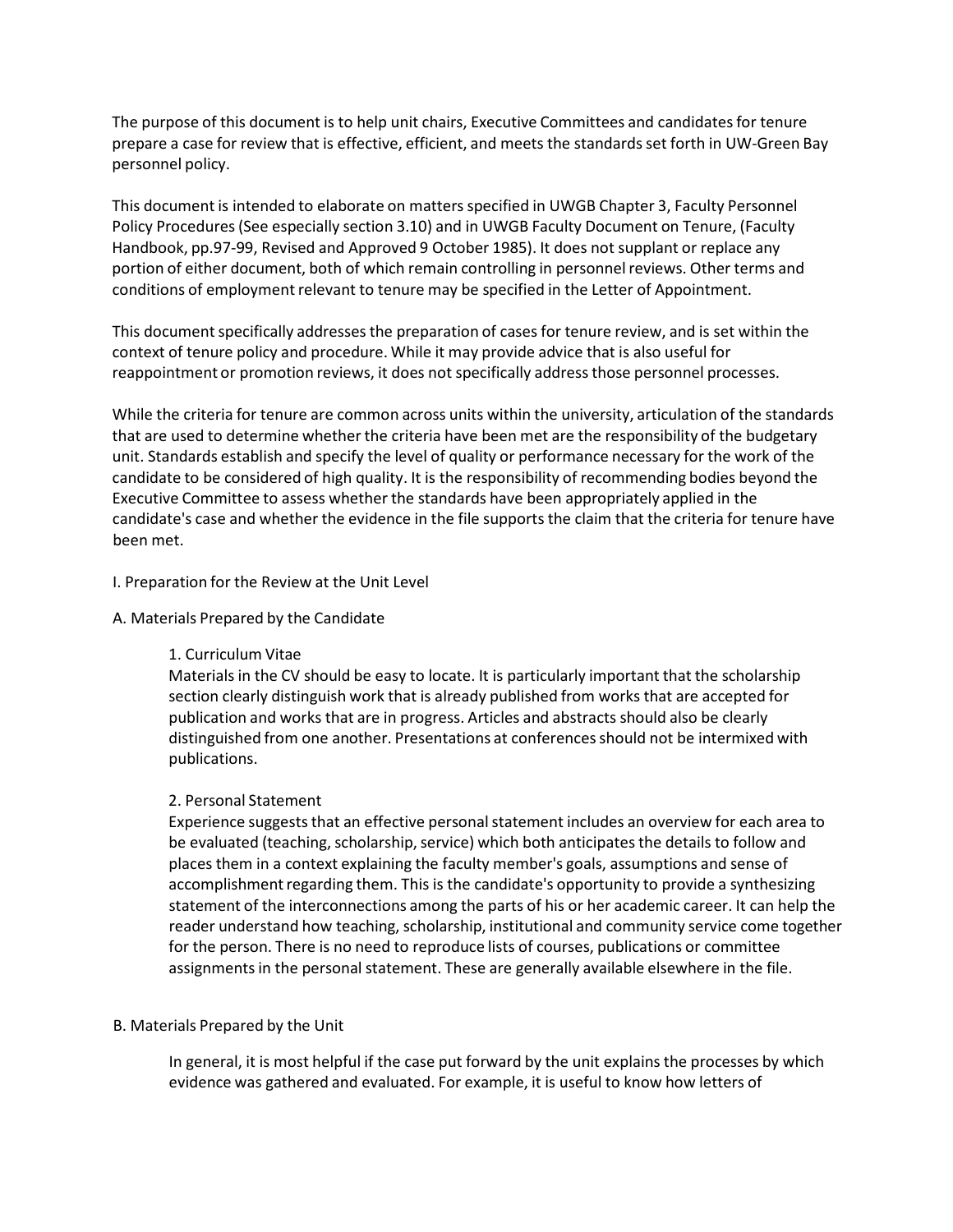recommendation were solicited and how decisions to include or exclude materials from the file were made.

1. Evaluationsfrom all units in which the candidate teaches.

Chapter 3, 3.10.4.a requires that this information be considered in the recommendation of the unit. It is the responsibility of the Executive Committee of the reviewing unit to assemble all of the relevant evaluations and to make reference to them in conjunction with its own assessment of the candidate.

# 2. Letters of evaluation

It is important for the reader of the file to know how letters of evaluation were solicited and used. This might be most easily addressed by having a statement in the file concerning the solicitation of letters.

a. Teaching: Were the letters solicited by the candidate or the unit? If the unit, what method was used to identify names of students?

b. Scholarship: By what process were external reviewersselected? What are the reviewer's qualificationsto provide an assessment of the candidate's work? What relationship, if any, does the reviewer have to the candidate?

c. Service: What is the source of the reviewer's knowledge of the quality of the candidate's work? Committee chair? Co‐participant? Service Beneficiary?, etc.

# II. Preparation of a Recommendation Memorandum

## A. Statement of Criteria

1. The criteria for high quality in the categories of teaching, scholarship and university and community service are elaborated in each interdisciplinary unit's personnel policies. Those criteria should be referenced and applied in the recommendation on tenure.

2. The Faculty Document on Tenure specifies that "[t]he evaluation of a probationary faculty member for purposes of retention or promotion should take careful and specific account of the candidate's contribution to the unit's goals and the related institutional missions as specified in the unit's current planning and review documents." These considerationsshould also be referenced and applied in the recommendation on tenure.

# B. Judgment of the Executive Committee

The memorandum of recommendation should contain an explicit statement that the Executive Committee found (or did not find) that the candidate met all of the criteria for tenure ‐ in accordance with its standards.

There should be a record of the vote of the Executive Committee.

C. Explicit Statement of Reasons for the Recommendation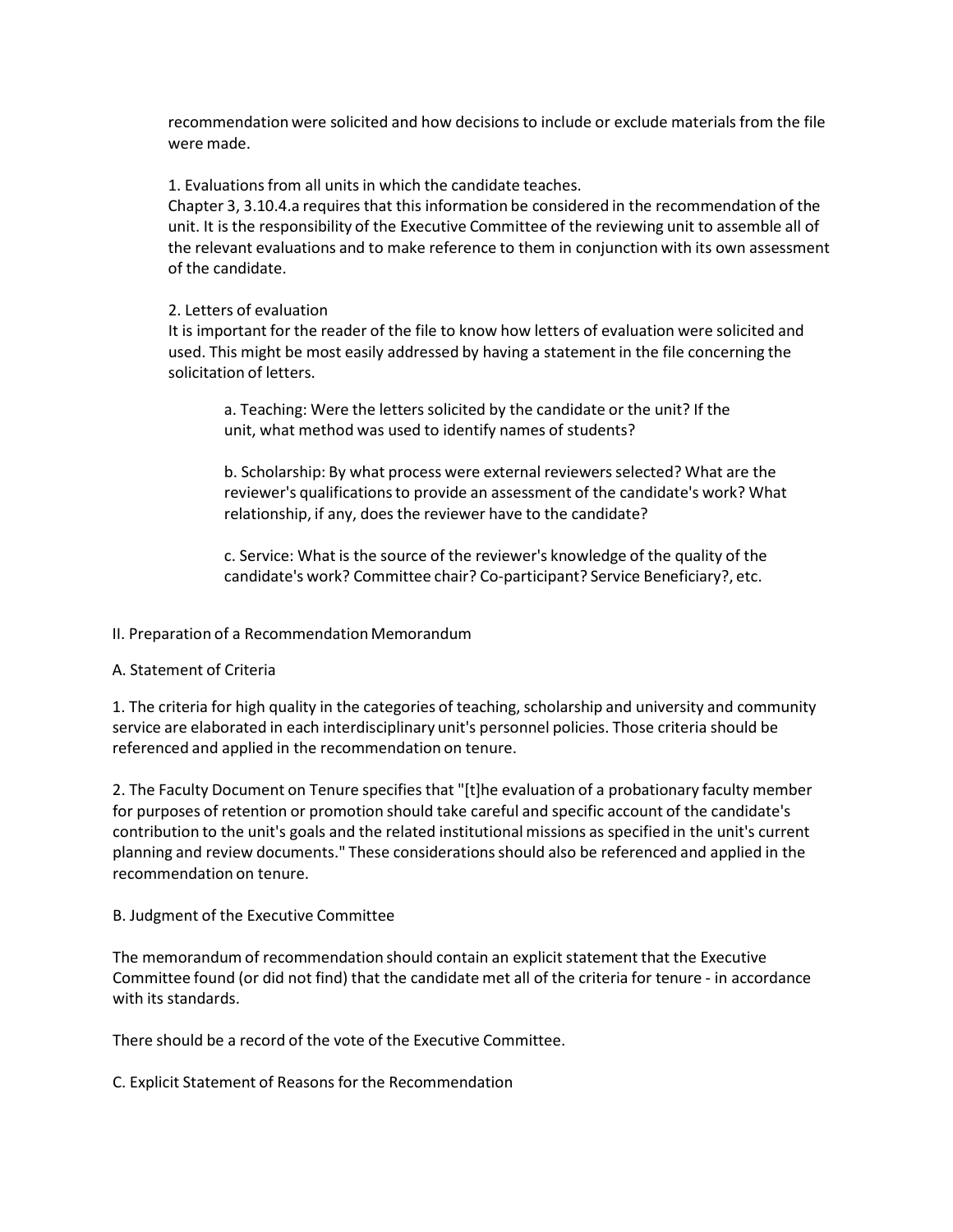#### 1. Review of reappointment history

The recommendation should summarize advice that has been given to the candidate in reappointment letters. Did the candidate respond to the advice?

- 2. Discussion of the Executive Committee's judgment
- a. Teaching

i. Contribution to program(s) curriculum How well does the candidate's array of courses contribute to program curricula and its student learning outcomes? (FDT, p.97, A.1. and A.2.)

ii. Course development and pedagogy How well has the candidate approached the challenge of improving teaching? (FDT, p.97, A.3)

iii. Effectiveness at facilitating the teaching/learning process What evidence is available to support the Executive Committee's judgment that the candidate is an effective teacher who can help students learn? (FDT, p.97, A.4)

# b. Scholarship

High quality work in the area of scholarship is work that:

- i) contributes to knowledge bases in the candidate's areas of research or creative expression, ii) is acknowledged by peers,
- iii) is judged by peers to be of high quality, and
- iv) shows evidence of the likelihood of continuing productivity. (Sources of evidence are listed in FDT, p.98, B 1‐7.)

For evaluation of scholarly contribution, it is especially important that scholars with expertise in the candidate's areas of expertise judge the quality of the candidate's work. This can be accomplished in a number of ways. Selection of the methods of documentation should be clearly established within the unit. In many fields this is done through acceptance of publications in refereed journals. This form of peer review also takes place in other contexts, including selection of a candidate's work for conference presentations, events, shows, performances, and so on. In each case, it is the responsibility of the unit to evaluate the quality of the venues of the candidate's scholarship and to assess the significance of the peer judgment.

Peer review can also be accomplished by letters from external reviewers who have been selected by the Executive Committee (rather than the candidate). The role of these reviewersis not to make a judgment of tenurability, that is the proper role of the executive committee and other campus review bodies. The reviewer's role is to make a judgment about the work in relation to criteria (i ‐ iv) above.

It is relatively common for candidates to submit as part of a tenure dossier work that has been produced collaboratively. It is the responsibility of the executive committee to satisfy itself that